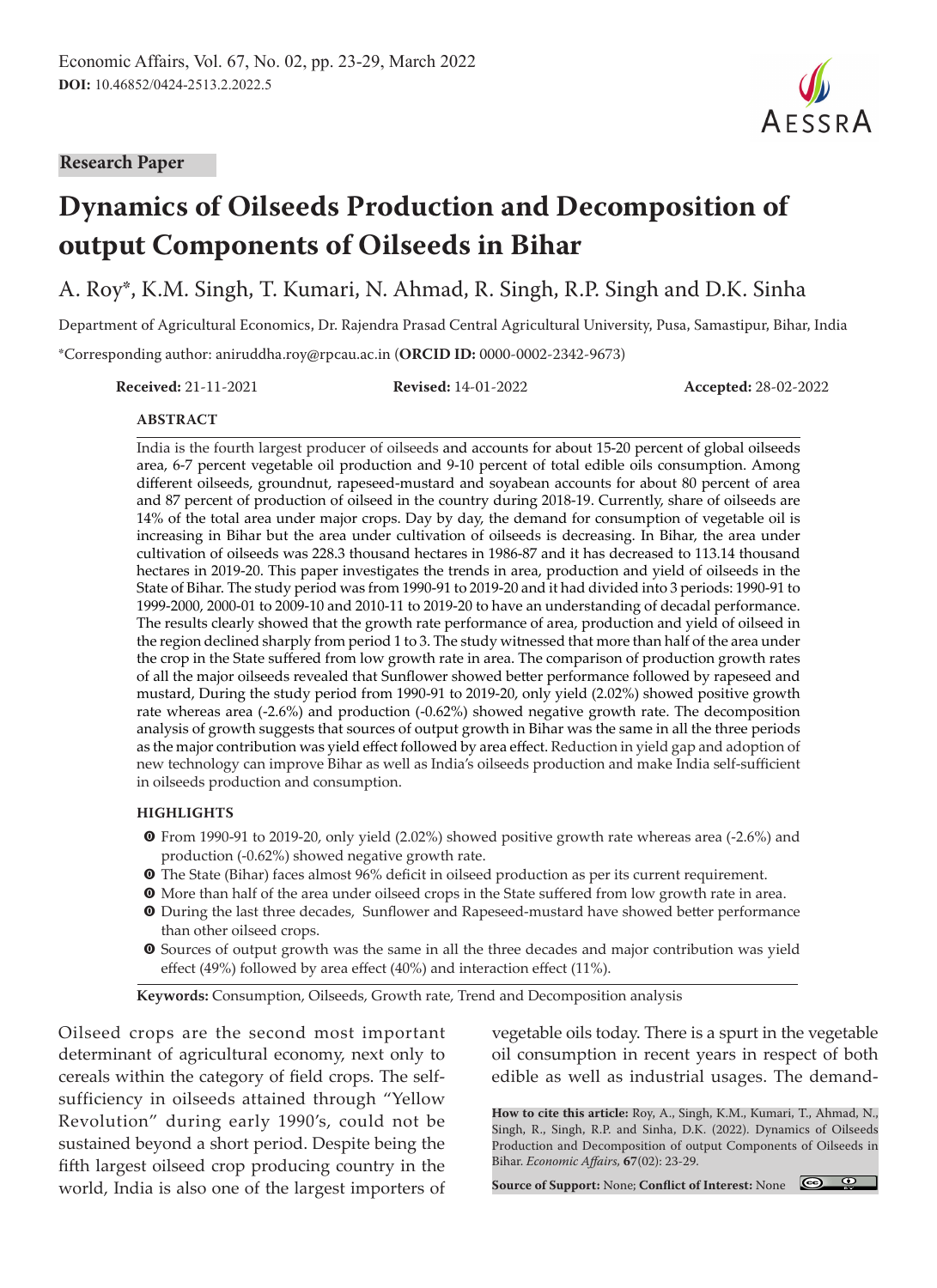supply gap in the edible oils has necessitated huge imports accounting for 60 per cent of the country's requirement. India imported 520.81 thousand tonnes of oilseeds for 2019-20 valued at  $\bar{\tau}$  2838 crore as against 159.33 thousand tonnes worth of ` 758 crore in 2016-17. Major oilseeds imported to India include soybean, sesame seed and cotton seed whereas groundnut was the largest exported oilseeds followed by sesame seed. India is the largest imported of vegetable oils and above 60% of domestic demand is met through imports. India imported palm oil from Indonesia and Malaysia while Soya oil and Sunflower oil are imported from Argentina, Brazil, Ukraine and Russia. Despite commendable performance of domestic oilseeds production of the nine annual crops (Compound Annual Growth Rate of 3.89%), it could not match with the galloping rate of per capita demand (6%) due to enhanced per capita consumption (18 kg oil per annum) driven by increase in population and enhanced per capita income.

Bihar produced 124.7 thousand tonnes of oilseeds from an area of 113.14 thousand hectares during the year 2019-20 (DAC, MOA&FW, GOI, 2020-21). Thus, the average productivity of the State during the above period was around 1102 Kg/ha which is below the national average of 1224 Kg/ha. Out of the nine major oilseeds produced in this country, Bihar is cultivating seven (7) vegetable oils namely, groundnut, rapeseed and mustard, linseed, castor, safflower, sesame and sunflower. The State faces a deficit of 2774 thousand tonnes of oilseed as per 2021 population (Estimated population 13.14 crore) which is met by supply of oilseed from other parts of the country. Though India used to be self-sufficient of edible oil until 1990s, the State of Bihar has been being deficit since 1960s till date. Hence, a study to analyse growth of oilseed crops in Bihar was found necessary so as to suggest suitable strategies to increase the production of oilseed in the State and simultaneously working out measures for taking the advantage of trade openness which could reduce the dependence on output supply and also benefit the farmers. With the above background and with the broad objectives of analysing the growth rates of oilseed production, the present study was undertaken with the specific objective to analyse temporal growth in area, production and productivity of oilseeds in the state of Bihar.

#### **Data and Methodology**

The present investigation is mainly based on secondary data of area, production and productivity of oilseeds retrieved from different published sources covering a period of 30 years from 1990- 91 to 2019-20. The period was subdivided into three sub-periods i.e. 1990-91 to 1999-2000, 2000- 01 to 2009-10 and 2010-11 to 2019-20 to have an understanding of decadal performance. The methods used in the study included estimation of growth rate with its test of significance, decomposition of growth components, confirmation of acceleration, deceleration or stagnation of growth and instability analysis.

#### **Growth Rate Estimation**

The growth rate was measured following the procedure adopted by various authors, Mohamed Elamin Abd Ellatif Mahir *et al.* (2010), J.S. Sonnad *et al.* (2011), Abhey Singh Godara *et al.* (2013), Edwin Kenamu *et al.* (2014) and many others and the steps foolowed are presented below. By taking time as independent variable and area, production and productivity of the crops as dependent variables, the compound growth rates were estimated.

 $Y = A(1 + r)^t$ 

Where,

*Y* denotes dependent variables like area, production and productivity in the year '*t*' for which growth rate is estimated.

*A* is a constant

*r* is the rate of annual increment.

#### **Estimation of instability index**

Instability is the deviation from trend. In various literature researchers have applied the coefficient of variation (CV %) as measures of instability. Instability indices were worked out to examine the extent of instability in area, production and yield of oilseed crops grown in Bihar. Only CV does not explain suitable trend component inherent in the time series data, hence, the instability index was computed applying measure of variability suggested by Cuddy- Della Valle index (Cuddy and Valle 1978). The formula for computation is given as under: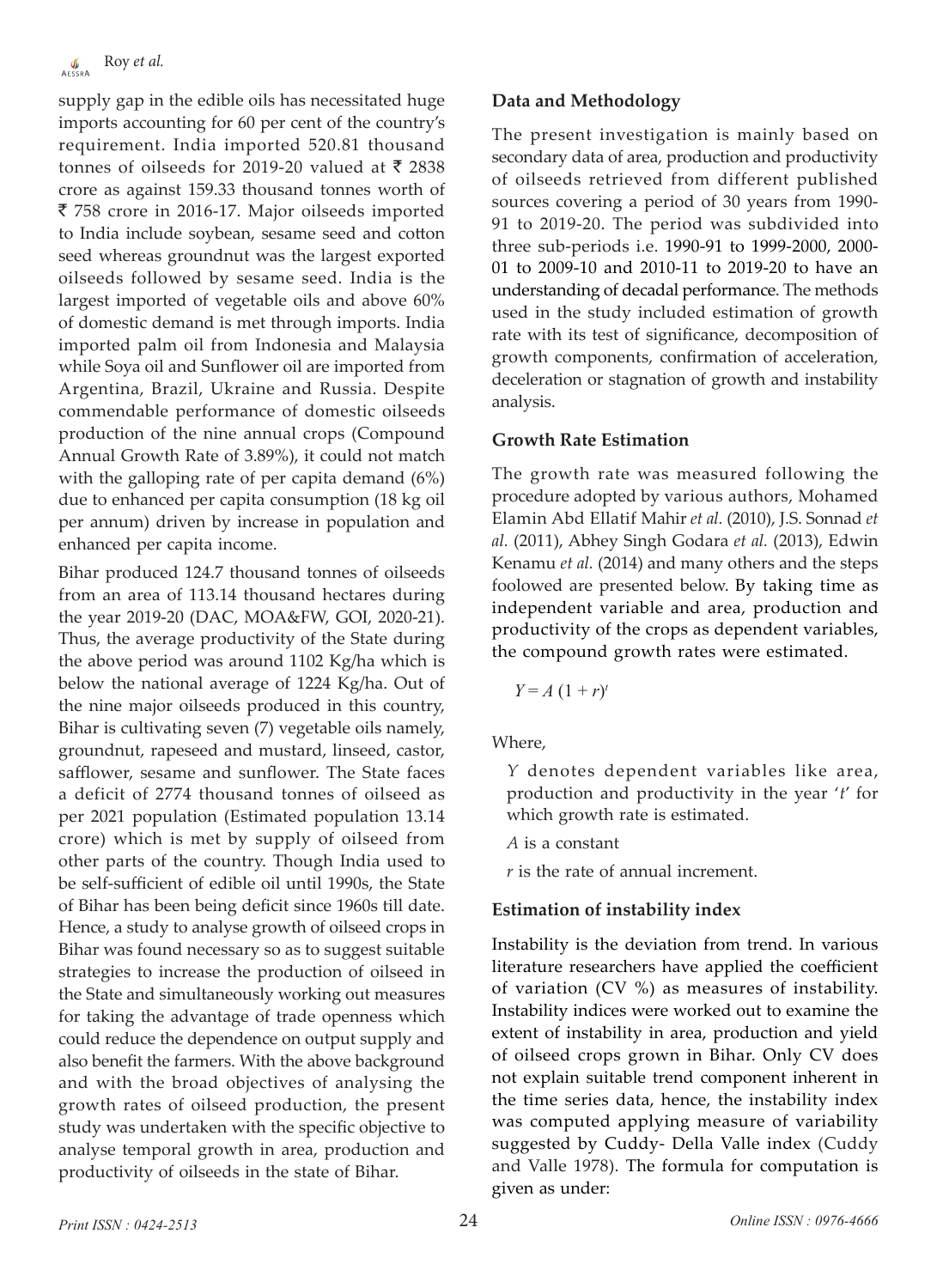Instability Index =  $CV * \sqrt{1 - R^2}$ 

 $CV = \frac{\text{Standard deviation of the variable}}{\text{Mean of the variable}} \times 100$ Mean of the variable ×

If the estimated coefficient of regression equation is not significant, then the *CV* itself is taken as instability index.

Where,  $CV$  is coefficient of variation and  $R^2$  is the coefficient of determination from a time series trend regression adjusted by the number of degrees of freedom.

## **Decomposition of Growth Components**

Total production of crop output is determined mainly by area, yield and the interaction effect of its area and yield. To measure the relative contribution of area and yield towards the total production change with respect to individual crop, the technique of decomposition was adopted. The change in the production of crop between any two periods can be expressed as:

*Change in production = Yield effect + Area effect + Interaction effect*

Thus, the total change in production is attributed to area and yield that can be decomposed into three effects viz; yield, area and interaction effects.

## **RESULTS AND DISCUSSION**

## **Growth rates of area, production and productivity**

To estimate the growth performance of area, production and yield of different oilseeds in Bihar during the period 1990-91 to 2019-20, time series data on area, production and productivity was analyzed. The whole period was divided into three decades to understand the decadal performance. The periods 1990-91 to 1999-2000, 2000-01 to 2009- 10 and 2010-11 to 2019-20 have been referred to as period 1, period 2 and period 3 respectively from here onwards.

## **Period 1 (1990-91 to 1999-2000)**

In this period highest and significant growth rate in area was observed in Sunflower (44.77%) followed by safflower (3.87%) and Groundnut (1.01%). Negative growth rate in area was found highest in Castor seed (-3.92%) followed by Linseed (-3.24%) and Rapeseed- mustard (-0.59%). In the production of oilseeds in Bihar, Sunflower registered highest growth rate of 66.52% followed by Sesamum (10.51%), Safflower (8.32%) and Groundnut (6.18%). In the productivity front, all the Oilseed crops showed positive growth rate. Among the seven oilseed crops, highest yield growth rate was observed in Sunflower (15.02%) followed by Castor seed (10.51%), Sesamum (8.32%) and Safflower (4.91%). This period was better performer as compared to other two periods because technology mission on oilseeds (TMO) was operational and other policy initiatives helped to increase area and productivity of oilseeds.

## **Period 2 (2000-01 to 2009-10)**

Groundnut registered the highest positive growth rate in area (22.36%) followed by Sunflower (9.41%) and Castor seed (1.01%). Negative growth rate in area was found in Safflower (-8.60%), Linseed (-3.92%) and Sesamum (-3.92%). In the production of oilseeds in Bihar, Groundnut registered highest growth rate of 23.36% followed by Sunflower (9.41%), Castor seed (3.04%) and Rapeseed-mustard (1.82%). Highest negative growth rate in production was found in Safflower (-4.87%) followed by Linseeds (-1.98%) and Sesamum (-0.69%). In productivity front, all the Oilseed crops showed positive growth rate except Sunflower (-0.10%). Among the seven oilseed crops, highest yield growth rate was observed in Safflower (3.97%) followed by Sesamum (3.04%) and Rapeseedmustard (2.83%).

## **PERIOD 3 (2010-11 TO 2019-20)**

In this period, only Groundnut showed positive growth rate in area (3.04%). Highest negative growth rate in area was found in Castor seed (-13.92%) followed by Linseed (-11.30%), Sunflower (-8.60%), Safflower (-7.68%) and Sesamum (-6.76%). Groundnut registered highest positive growth rate of 3.04% in production followed by Rapeseedmustard (0.30%). Negative growth rate in production was found in Linseed (-11.30%), Castor seed (-11.30%), Sunflower (-8.60%), Safflower (-8.60%) and Sesamum (-5.82%). All most all the oilseeds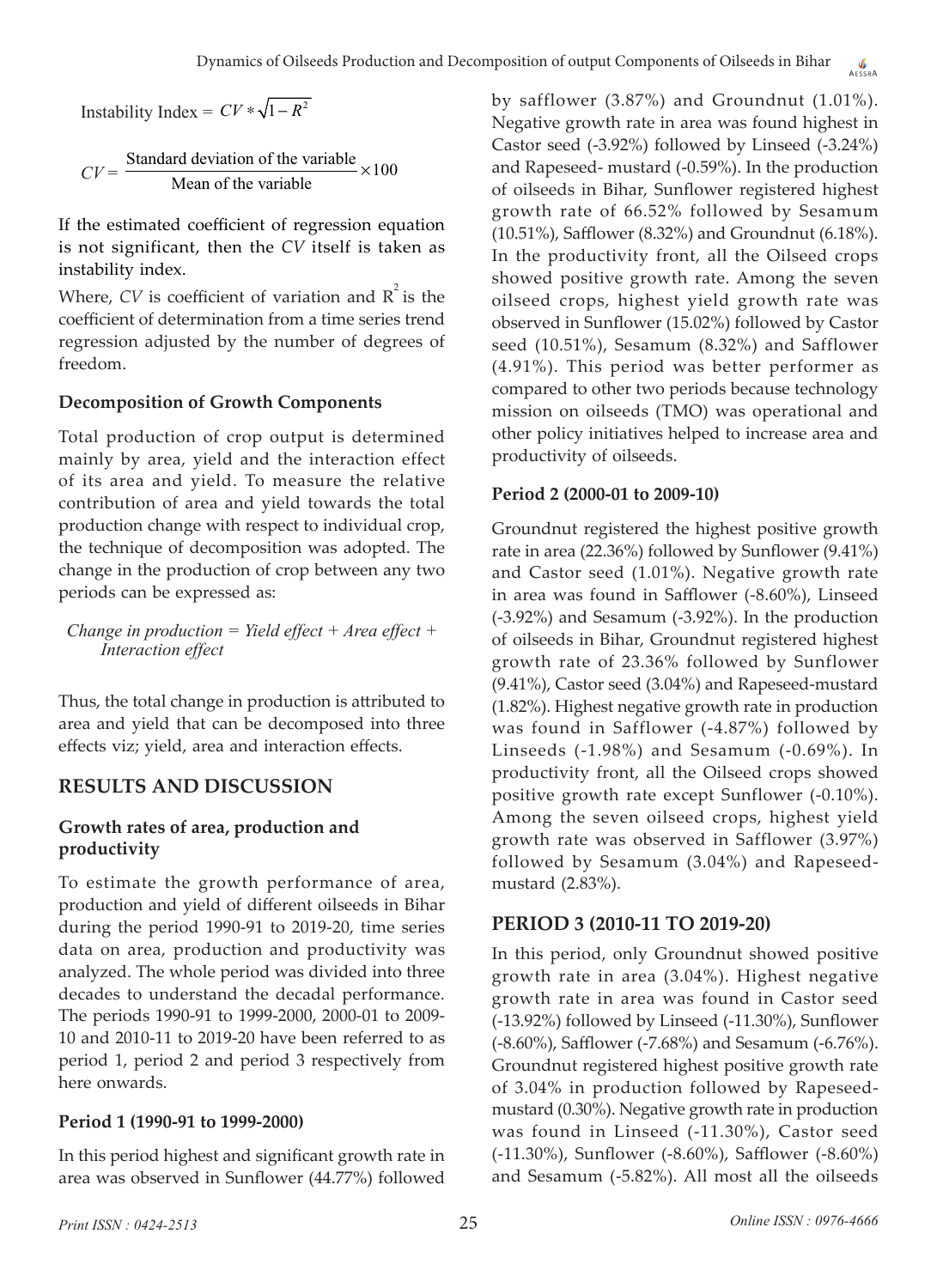| 1990-91 to 1999-2000 |           |                |                       |                    |                    |           |                |                                 |  |
|----------------------|-----------|----------------|-----------------------|--------------------|--------------------|-----------|----------------|---------------------------------|--|
|                      | Groundnut | <b>Linseed</b> | Rapeseed &<br>Mustard | Safflower          | Sesamum            | Sunflower | Castor<br>seed | Total<br><b>Oilseeds</b>        |  |
| $\mathsf{A}$         | $1.01***$ | $-3.24*$       | $-0.59$               | $3.87*$            | 1.01               | $44.77*$  | $-3.92$        | $-0.99*$                        |  |
| P                    | $6.18*$   | $-0.49$        | $-0.39$               | 8.32               | $10.51*$           | 66.52     | $6.18**$       | 0.39                            |  |
| Y                    | $4.08*$   | $2.02*$        | 0.10                  | $4.91*$            | $8.32*$            | 15.02     | $10.51*$       | $2.02**$                        |  |
|                      |           |                |                       |                    | 2000-01 to 2009-10 |           |                |                                 |  |
|                      | Groundnut | <b>Linseed</b> | Rapeseed &<br>Mustard | Safflower          | Sesamum            | Sunflower | Castor<br>Seed | <b>Total</b><br><b>Oilseeds</b> |  |
| $\mathbf{A}$         | $22.36*$  | $-3.92*$       | $-0.89*$              | $-8.60*$           | $-3.92**$          | $9.41**$  | 1.01           | $-0.59$                         |  |
| $\mathbf{P}$         | $23.36*$  | $-1.98**$      | 1.82                  | $-4.87$            | $-0.69$            | $9.41**$  | 3.04           | $2.02**$                        |  |
| Υ                    | 0.06      | $2.02*$        | $2.83**$              | 3.97               | $3.04*$            | $-0.10$   | 2.02           | $2.02*$                         |  |
|                      |           |                |                       | 2010-11 to 2019-20 |                    |           |                |                                 |  |
|                      | Groundnut | Linseed        | Rapeseed &<br>Mustard | Safflower          | Sesamum            | Sunflower | Castor<br>Seed | Total<br><b>Oilseeds</b>        |  |
| $\mathbf{A}$         | 3.04      | $-11.30$       | $-1.48*$              | $-7.68$            | $-6.76*$           | $-8.60$   | $-13.92$       | $-1.98*$                        |  |
| P                    | 3.04      | $-11.30$       | 0.30                  | $-8.60$            | $-5.82*$           | $-8.60$   | $-11.30***$    | $-1.58*$                        |  |
| Y                    | 0.04      | $-0.39*$       | $1.19**$              | $-0.19$            | 0.50               | $-0.10$   | $3.04*$        | $1.10***$                       |  |

**Table 1:** Compound Growth Rate (%) of area, production and productivity (yield) of major oilseeds crops in Bihar during the different Periods

*\*Significant at 1 per cent level \*\*Significant at 5 per cent level \*\*\*Significant at 10 per cent level.*

| Table 2: Instability (CV) in area, production and productivity of different oilseeds produced in Bihar from 1990-91 |  |
|---------------------------------------------------------------------------------------------------------------------|--|
| to 2019-20                                                                                                          |  |

| 1990-91 to 1999-2000 |           |         |       |           |         |           |                     |                       |  |  |
|----------------------|-----------|---------|-------|-----------|---------|-----------|---------------------|-----------------------|--|--|
|                      | Groundnut | Linseed | R & M | Safflower | Sesamum | Sunflower | <b>Castor seeds</b> | <b>Total Oilseeds</b> |  |  |
| Area                 | 6.62      | 6.82    | 3.16  | 13.24     | 2.90    | 34.85     | 23.83               | 5.25                  |  |  |
| Production           | 15.33     | 13.09   | 13.56 | 10.14     | 14.63   | 32.24     | 19.68               | 10.46                 |  |  |
| Yield                | 10.38     | 7.86    | 12.96 | 9.48      | 16.60   | 14.16     | 32.82               | 8.61                  |  |  |
| 2000-01 to 2009-10   |           |         |       |           |         |           |                     |                       |  |  |
| Area                 | 46.49     | 8.16    | 4.68  | 47.44     | 11.98   | 11.88     | 41.27               | 4.09                  |  |  |
| Production           | 23.67     | 7.45    | 10.60 | 41.93     | 19.09   | 11.68     | 39.60               | 7.63                  |  |  |
| Yield                | 62.96     | 4.74    | 8.22  | 25.71     | 8.14    | 3.38      | 6.21                | 5.03                  |  |  |
| 2010-11 to 2019-20   |           |         |       |           |         |           |                     |                       |  |  |
| Area                 | 25.16     | 5.86    | 3.12  | 172.56    | 15.23   | 6.66      | 137.11              | 4.65                  |  |  |
| Production           | 25.24     | 6.10    | 5.74  | 164.40    | 15.98   | 6.75      | 43.62               | 4.01                  |  |  |
| Yield                | 0.85      | 1.13    | 5.98  | 1.90      | 3.1768  | 0.59      | 28.42               | 5.04                  |  |  |

crops in Bihar showed positive growth rate in yield except Linseed (-0.39%), Safflower (-0.19%) and Sunflower (-0.10%). Highest positive growth rate in yield was found in Castor seed (3.04%) followed by Rapeseed and mustard (1.19%), Sesamum (0.50%) and Safflower (0.59%). To increase the area of under oilseeds particularly Mustard, Groundnut, Linseed, Sesamum and Safflower, Rashtriya Krishi Vikas Yojana (RKVY) programme started in *Rabi* 2016 for promotion of oilseeds to bring additional area under cultivation.

#### **Instability estimates**

Agriculture growth and instability have always been a major issue of concern to the agricultural economists in India now a day. Increasing production of oilseed crops is the need of the hour both at national and international levels for meeting food and nutritional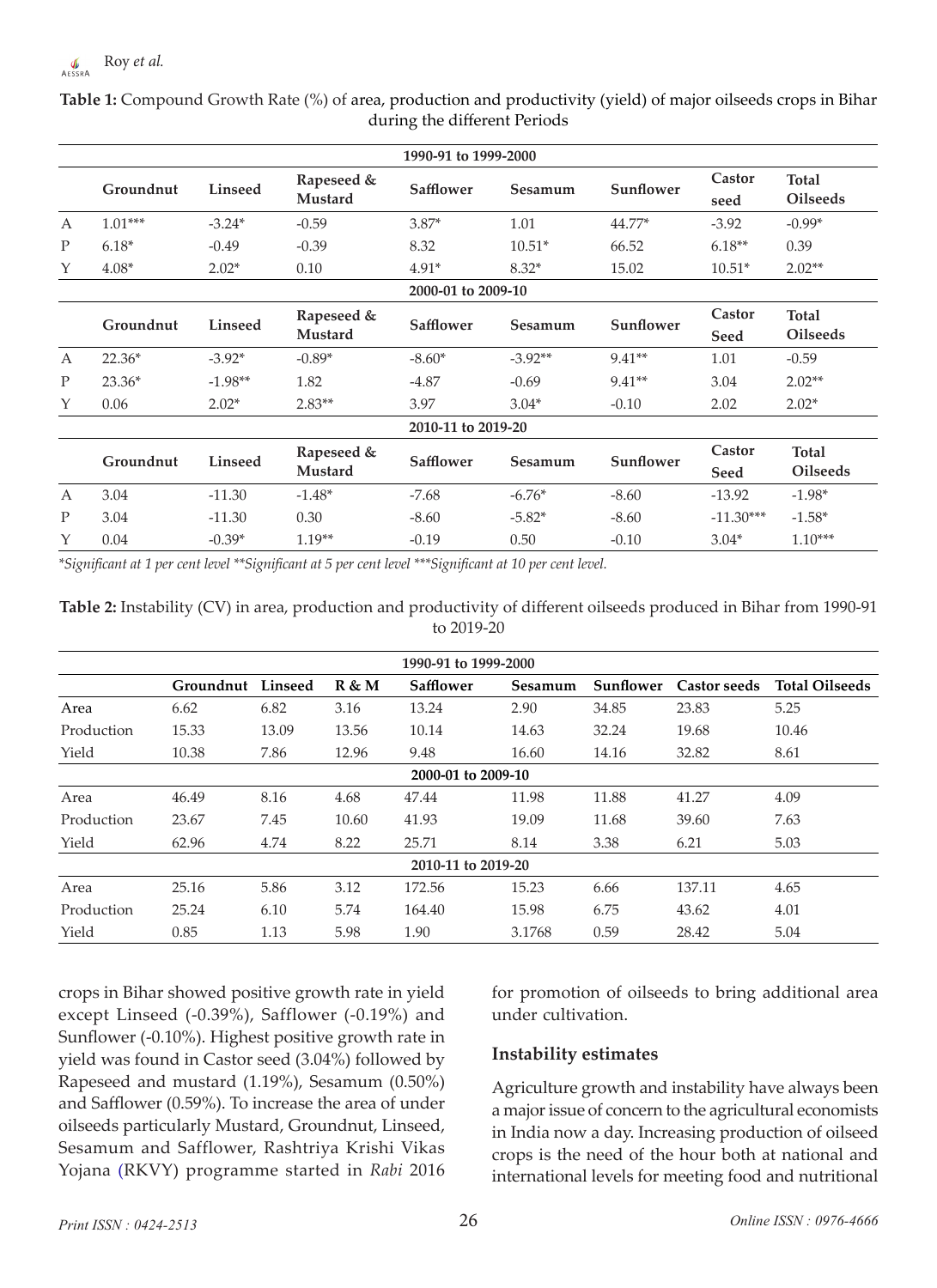requirements of the growing population. Increasing instability has adverse effect for several reasons. It up scales the production risks and affects the income of the farming community. It also restricts the cultivator from making investment in farming and adopting high paying technologies. Instability in agricultural and food production is also important for food management and macroeconomic stability (Chand *et al.* 2008).

#### **Period 1 (1990-91 to 1999-2000)**

In this period, highest instability in area was found in Sunflower (34.85%) followed by Castor seed (23.83%) and Safflower (13.24%). In production of various oil seeds, Sunflower (32.24%) showed maximum instability followed Castor seed (19.68%) and Groundnut (15.33%). Among instability of yield,

Castor seed (32.82%) showed highest instability followed by Sesamum (16.60%) and Sunflower (14.16%). During the first period lowest instability in area was found in Sesamum (2.90%) followed by Rapeseed-mustard (3.16%) and Groundnut (6.62%). In case of production, Saflower (10.14%) showed the lowest instability followed by Linseed (13.09%) and Rapeseed-mustard (13.56%).

#### **Period 2 (2000-01 to 2009-10)**

Bihar showed moderate instability of area, production and yield of oilseeds in this period and the value were 4.09%, 7.63% and 5.03% respectively. Safflower registered the highest instability in area (47.44%), production (41.93%) whereas Groundnut registered highest instability in yield (62.96%). In area instability analysis, Rapeseed-mustard showed

**Table 3:** Contribution of area, productivity (yield) and their interaction of oilseeds in Bihar during the different Periods

| Variable       | Groundnut | Linseeds   | Rapeseed<br>-mustard | <b>Safflower</b>     | Sesamum    | Sunflower | Castor<br>seeds | <b>Total</b> |
|----------------|-----------|------------|----------------------|----------------------|------------|-----------|-----------------|--------------|
|                |           |            |                      | 1990-91 to 1999-2000 |            |           |                 |              |
|                | 1600      | $-11300$   | $-6700$              | 200                  | 4600       | 17300     | 400             | $-10000$     |
| $\Delta \rm P$ | (100)     | (100)      | (100)                | (100)                | (100)      | (100)     | (100)           | (100)        |
|                | 1358.49   | 3498.43    | 2754.17              | 85.71                | 3437       | 176.19    | 1400            | 26546.09     |
| $A_0\Delta Y$  | (84.90)   | $(-30.95)$ | $(-41.10)$           | (42.85)              | (74.72)    | (1.01)    | (350)           | $(-265.46)$  |
|                | 188.24    | $-13608.2$ | $-9151.24$           | 80                   | 671.42     | 6200      | $-222.22$       | $-31035.3$   |
| $Y_0\Delta A$  | (11.76)   | (120.42)   | (136.58)             | (40)                 | (14.59)    | (35.14)   | $(-55.55)$      | (310.35)     |
|                | 53.27     | $-1190.19$ | $-302.93$            | 34.28                | 491.07     | 10923.81  | -777.77         | $-5510.81$   |
| ΔΑΔΥ           | (3.33)    | (10.53)    | (4.52)               | (17.14)              | (10.67)    | (63.14)   | $(-194.4)$      | (55.10)      |
|                |           |            |                      | 2000-01 to 2009-10   |            |           |                 |              |
| $\Delta \rm P$ | 500       | $-7860$    | 5000                 | $-100$               |            | 15870     | 100             | 10357.73     |
|                | (100)     | (100)      | (100)                | (100)                | 1400 (100) | (100)     | (100)           | (100)        |
|                | $-25$     | 6858.68    | 14171.8              | 30.76                | 728        | $-638$    | 100             | 26562.19     |
| $A_0\Delta Y$  | $(-5)$    | $(-87.26)$ | (283.43)             | $(-30.76)$           | (52)       | (108.40)  | (100)           | (256.44)     |
|                | 600       | $-11863.6$ | -7853.17             | $-113.33$            | 572.73     | 17204.44  | 0               | $-13474.4$   |
| $Y_0\Delta A$  | (120)     | (150.93)   | $(-157.06)$          | (113.33)             | (40.91)    | (108.40)  | (0)             | $(-130.09)$  |
|                | $-75$     | $-2855.05$ | $-1318.65$           | $-17.43$             | 99.27      | $-695.61$ | 0               | $-2730.05$   |
| ΔΑΔΥ           | $(-15)$   | (36.32)    | $(-26.37)$           | (17.43)              | (7.09)     | $(-4.38)$ | (0)             | $(-26.35)$   |
|                |           |            |                      | 2010-11 to 2019-20   |            |           |                 |              |
| $\Delta \rm P$ | 457.82    | $-13825.4$ | $-190.12$            | 9.02                 | $-962.07$  | $-11715$  | $-105.95$       | $-10344.7$   |
|                | (100)     | (100)      | (100)                | (100)                | (100)      | (100)     | (100)           | (100)        |
|                | 8         | $-1027$    | 13887.7              | $-3.16$              | 265.2      | $-318.11$ | 3.2             | 8195.50      |
| $A_0\Delta Y$  | (1.74)    | (7.42)     | $(-7304.7)$          | $(-35.03)$           | $(-27.56)$ | (2.71)    | $(-3.02)$       | $(-79.22)$   |
|                | 441       | $-13463.1$ | $-12186.8$           | 12.85                | $-1089.67$ | $-1155.3$ | $-107.35$       | $-17479.4$   |
| $Y_0\Delta A$  | (96.32)   | (97.37)    | (6410.06)            | (142.54)             | (113.26)   | (98.63)   | (101.31)        | (168.96)     |
|                | 8.82      | 664.74     | $-189.02$            | $-0.67$              | $-137.60$  | 158.44    | $-1.80$         | $-1060.81$   |
| ΔΑΔΥ           | (1.92)    | $(-4.80)$  | (994.64)             | $(-7.50)$            | (14.30)    | $(-1.35)$ | (1.70)          | (10.25)      |

*Note: The values within the parentheses are percentage share of Column total (P= Production in '000 tonnes, A= Area in '000 ha, Y= Yield in tonnes/ha, ∆P, ∆A and ∆Y are Change in Production, Area and Yield respectively.)*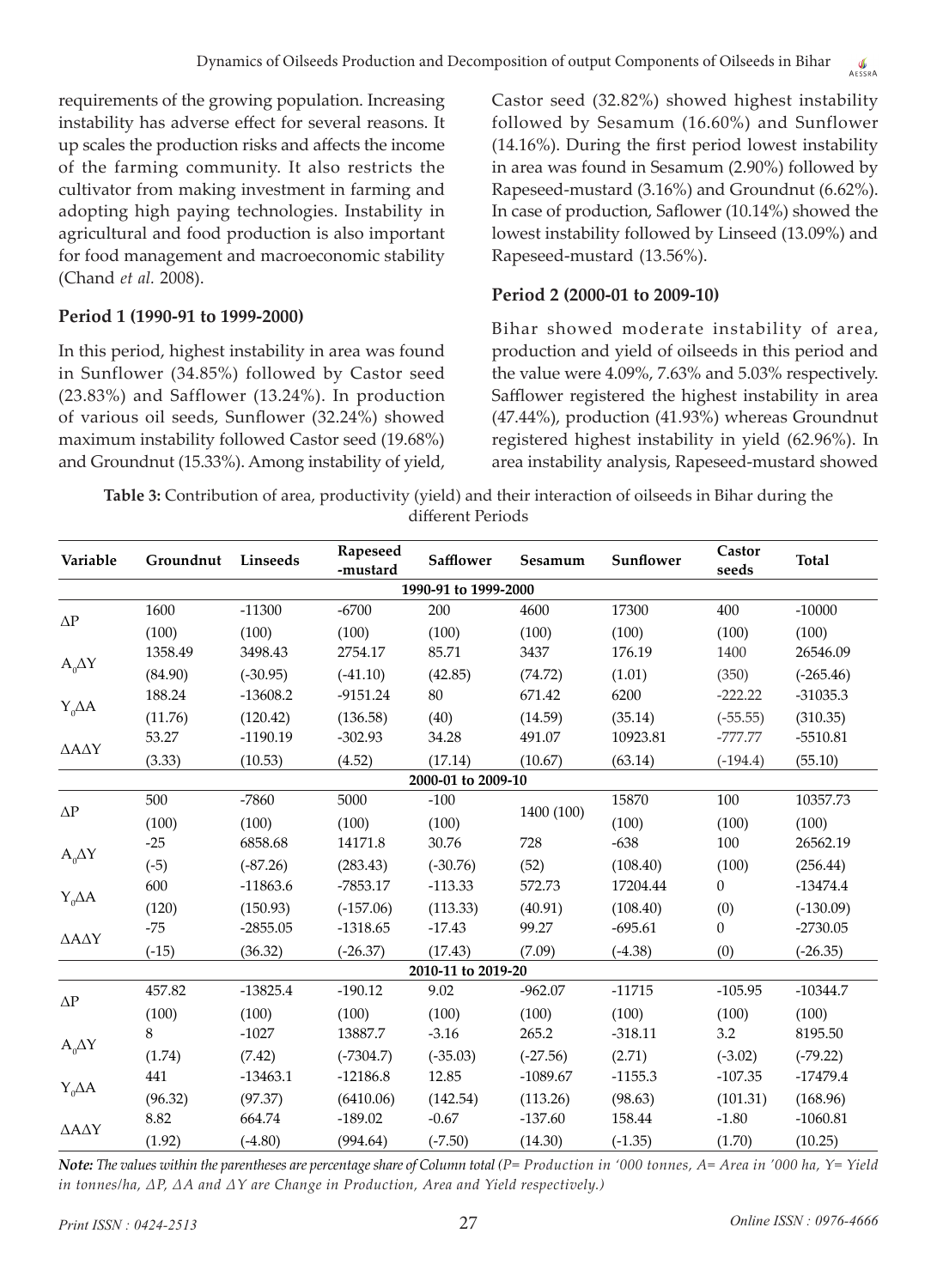lowest instability (4.68%). In production of different oilseed crops, Linseed showed lowest instability (7.45%). In yield, Sunflower (3.38%) showed lowest instability followed by Linseed (4.74%) and Rapeseed-mustard (8.22%).

## **Period 3 (2010-11 to 2019-20)**

In this period, Bihar showed lowest instability in area (4.65%), production (4.01%) and yield (5.04%) of oilseeds as compared to other two periods 1 and 2. Among the crop-wise analysis, Safflower showed highest instability in area (172.56%) and production (164.40%). Lowest instability in area was found in Rapeseed-mustard (3.12%) followed by Linseed (5.86) and Sunflower (6.66%). Highest instability in yield was found in Castor seed (28.42%). The lowest instability in yield was found in Sunflower (0.59%) followed by Groundnut (0.85%) and Linseed (1.13%).

#### **Contribution of area, productivity and their interaction**

The growth analysis (area, production and yield) of oilseed revealed the general pattern of growth but this analysis does not evaluate the contribution of area and yield towards the production growth. So, it was necessary to examine the sources of output growth. To find out the sources of output growth, the change in production is divided into three effects i.e., area effect, yield effect and interaction effect. With the help of this additive decomposition model the relative contribution of area, productivity and their interaction on oilseeds production in Bihar (1990-91 to 1999-2000, 2000-01 to 2000-01, 2010-11 to 2019-20) has been estimated and presented in Table 3.

As Table 3 reveals during period 1, major contribution in the change of oilseed production of groundnut, Sesamum and castor seed was the yield effect, all being more than 50%. Linseed and rapeseed-mustard had area effect and sunflower had interaction effect. In the period 2, no clear cut effect was found for changes in oilseed production. In the period 3, area effect (96.32%) was found more responsible for production changes in groundnut. Similar trend was also observed in linseed, rapeseedmustard, safflower Sesamum, sunflower and castor seed. In fact, Production of oilseed decreased due to reduction in area of different oilseed crops.

# **CONCLUSION**

The results clearly show that the growth rate performance of area, production and yield of oilseed in Bihar, declined sharply from period 1 to 3. It implies that more than half of the area under the crop in the region suffered from low growth rate in production. For overall period (1990-91 to 2019- 20), growth rate of area, production and yield of oilseeds in Bihar showed that area and production was decreasing at a Compound Growth Rate -2.59% and -0.62% respectively. Only yield showed positive increasing trend at a Compound Growth Rate of 2.02% annually. The comparison of growth rates of area, production and yield in all the periods revealed that Sunflower show better performance in production growth followed by Rapeseed-mustard. In instability analysis, Period 3 showed lowest instability in production (6.47%) and yield (6.22%) of oilseeds as compared to other two periods 1 and 2 whereas period 2 showed lower instability (4.17%) in area as compared to other two periods 1 and 3. The results of decomposition analysis for examining the sources of output growth show that sources of output growth were almost same in all the periods. For Bihar, yield effect was the major contribution followed by area effect in first two periods whereas period 3 showed area effect for changes in oilseed production.

## **Policy implications**

The first national programme on Oilseeds was launched in 1986 as Technology Mission on Oilseeds (TMO). After that production of oilseeds started increasing and early 1990s Bihar achieved its highest production and area under oilseed crops. When the TMO was later restructured in 2004 as Integrated Scheme of Oilseeds, Pulses, Oil palm and Maize (ISOPOM) the Bihar State got some encouragement and productivity of oilseed crops start increasing. At present, there is not much scope to expand the area under cultivation but productivity can be increased further. Based on a yield gap study, there exists a tremendous potential for enhancing the yield of seven oilseed crops grown in Bihar (yield gap of 45.8 per cent). Based on a rough estimate, 3.6 million tonnes of additional oils can be produced by means of bridging the yield gap assuming 1.5 tonnes per hectare as a realizable yield. The continuing shortage of vegetable oils would suggest that the